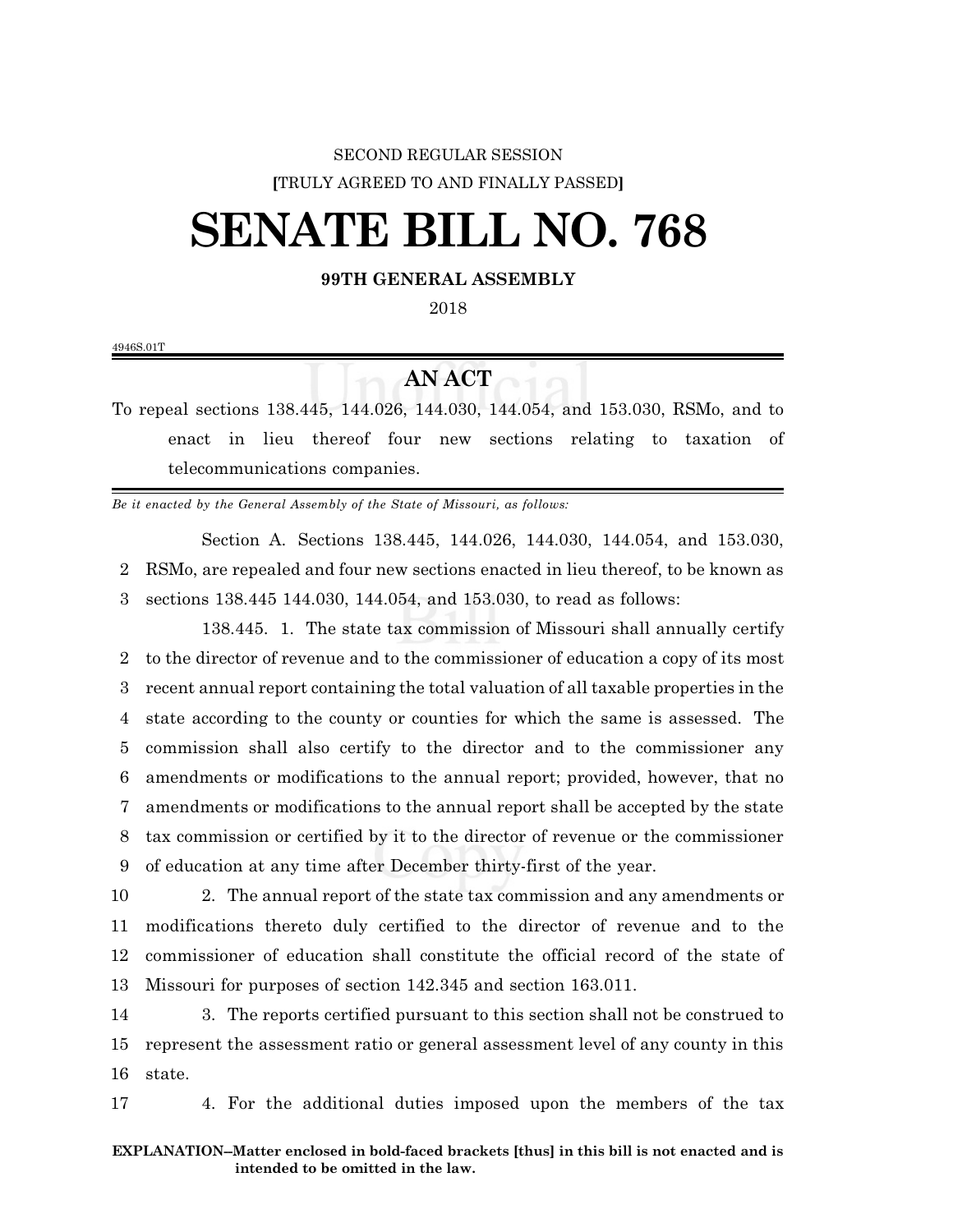commission under the provisions of this section, each member of the commission shall annually receive nine thousand dollars plus any salary adjustment provided pursuant to section 105.005 payable in equal monthly installments.

 **5. As a part of the report defined in this section, the state tax commission shall include the difference in assessed value for any telephone company that, according to subsection 5 of section 153.030, elects to be assessed utilizing the methodology defined in section 137.122. The commissioner of education shall transmit the information to each school district.**

144.030. 1. There is hereby specifically exempted from the provisions of sections 144.010 to 144.525 and from the computation of the tax levied, assessed or payable pursuant to sections 144.010 to 144.525 such retail sales as may be made in commerce between this state and any other state of the United States, or between this state and any foreign country, and any retail sale which the state of Missouri is prohibited from taxing pursuant to the Constitution or laws of the United States of America, and such retail sales of tangible personal property which the general assembly of the state of Missouri is prohibited from taxing or further taxing by the constitution of this state.

 2. There are also specifically exempted from the provisions of the local sales tax law as defined in section 32.085, section 238.235, and sections 144.010 to 144.525 and 144.600 to 144.761 and from the computation of the tax levied, assessed or payable pursuant to the local sales tax law as defined in section 32.085, section 238.235, and sections 144.010 to 144.525 and 144.600 to 144.745: (1) Motor fuel or special fuel subject to an excise tax of this state, unless all or part of such excise tax is refunded pursuant to section 142.824; or upon the sale at retail of fuel to be consumed in manufacturing or creating gas, power, steam, electrical current or in furnishing water to be sold ultimately at retail; or feed for livestock or poultry; or grain to be converted into foodstuffs which are to be sold ultimately in processed form at retail; or seed, limestone or fertilizer which is to be used for seeding, liming or fertilizing crops which when harvested will be sold at retail or will be fed to livestock or poultry to be sold ultimately in processed form at retail; economic poisons registered pursuant to the provisions of the Missouri pesticide registration law (sections 281.220 to 281.310) which are to be used in connection with the growth or production of crops, fruit trees or orchards applied before, during, or after planting, the crop of which when harvested will be sold at retail or will be converted into foodstuffs which are to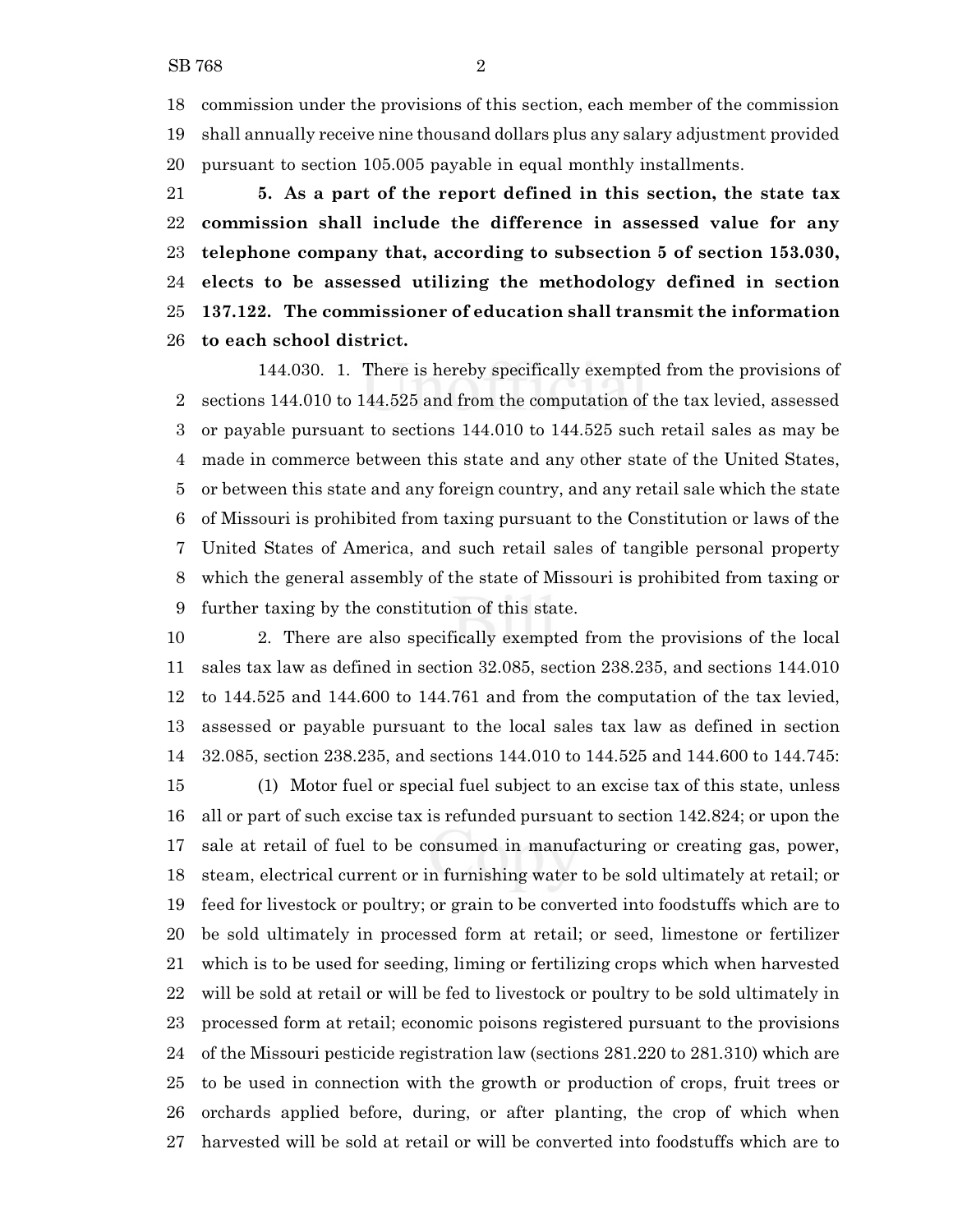be sold ultimately in processed form at retail;

 (2) Materials, manufactured goods, machinery and parts which when used in manufacturing, processing, compounding, mining, producing or fabricating become a component part or ingredient of the new personal property resulting from such manufacturing, processing, compounding, mining, producing or fabricating and which new personal property is intended to be sold ultimately for final use or consumption; and materials, including without limitation, gases and manufactured goods, including without limitation slagging materials and firebrick, which are ultimately consumed in the manufacturing process by blending, reacting or interacting with or by becoming, in whole or in part, component parts or ingredients of steel products intended to be sold ultimately for final use or consumption;

 (3) Materials, replacement parts and equipment purchased for use directly upon, and for the repair and maintenance or manufacture of, motor vehicles, watercraft, railroad rolling stock or aircraft engaged as common carriers of persons or property;

 (4) Motor vehicles registered in excess of fifty-four thousand pounds, and the trailers pulled by such motor vehicles, that are actually used in the normal course of business to haul property on the public highways of the state, and that are capable of hauling loads commensurate with the motor vehicle's registered weight; and the materials, replacement parts, and equipment purchased for use directly upon, and for the repair and maintenance or manufacture of such vehicles. For purposes ofthis subdivision, motor vehicle and public highway shall have the meaning as ascribed in section 390.020;

 (5) Replacement machinery, equipment, and parts and the materials and supplies solely required for the installation or construction of such replacement machinery, equipment, and parts, used directly in manufacturing, mining, fabricating or producing a product which is intended to be sold ultimately for final use or consumption; and machinery and equipment, and the materials and supplies required solely for the operation, installation or construction of such machinery and equipment, purchased and used to establish new, or to replace or expand existing, material recovery processing plants in this state. For the purposes of this subdivision, a "material recovery processing plant" means a facility that has as its primary purpose the recovery of materials into a usable product or a different form which is used in producing a new product and shall include a facility or equipment which are used exclusively for the collection of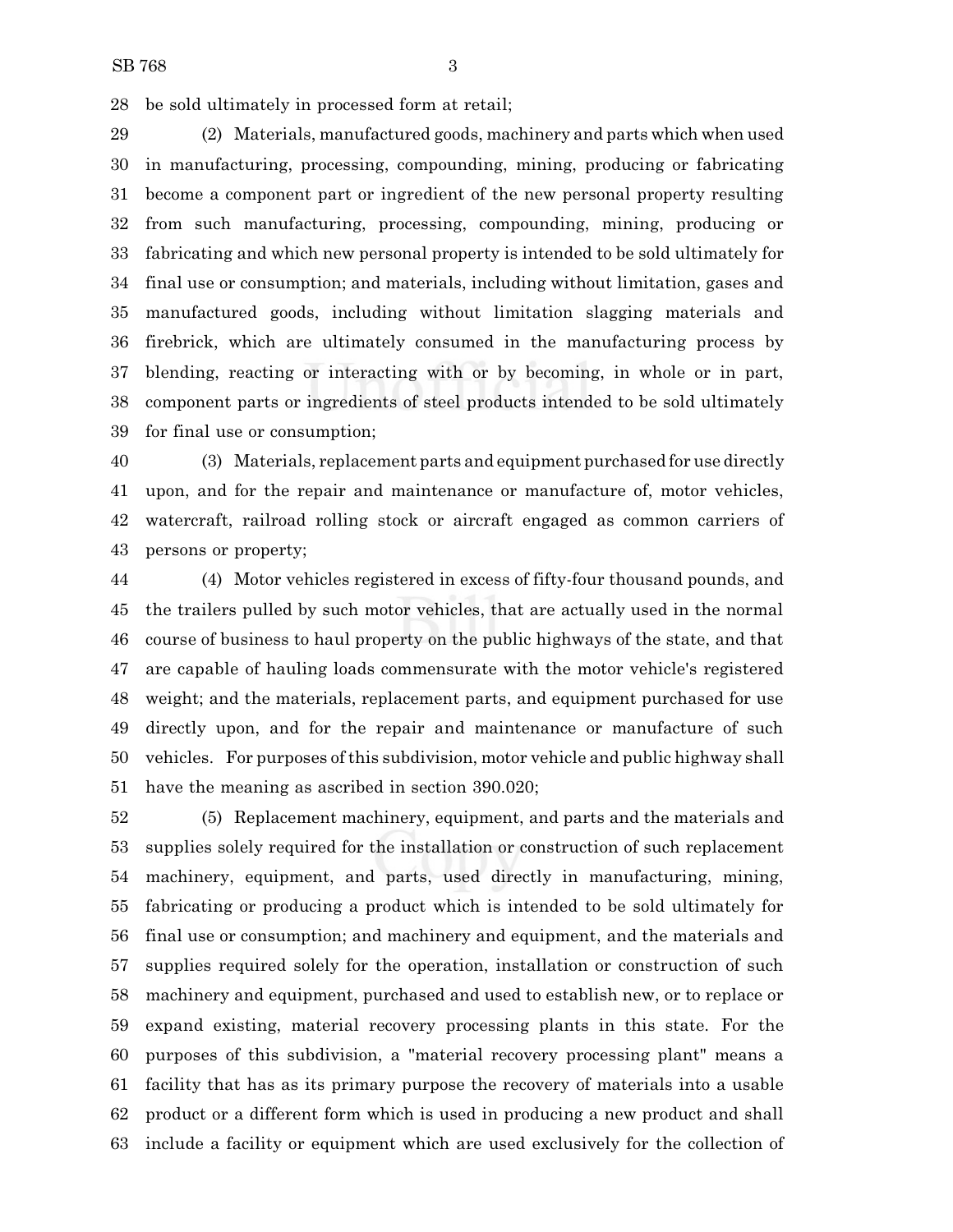recovered materials for delivery to a material recovery processing plant but shall not include motor vehicles used on highways. For purposes of this section, the terms motor vehicle and highway shall have the same meaning pursuant to section 301.010. **For the purposes of this subdivision, subdivision (6) of this subsection, and section 144.054, as well as the definition in subdivision (9) of subsection 1 of section 144.010, the term "product" includes telecommunications services and the term "manufacturing" shall include the production, or production and transmission, of telecommunications services. The preceding sentence does not make a substantive change in the law and is intended to clarify that the term "manufacturing" has included and continues to include the production and transmission of "telecommunications services", as enacted in this subdivision and subdivision (6) of this subsection, as well as the definition in subdivision (9) of subsection 1 of section 144.010. The preceding two sentences reaffirm legislative intent consistent with the interpretation of this subdivision and subdivision (6) of this subsection in** *Southwestern Bell Tel. Co. v. Director of Revenue***, 78 S.W.3d 763 (Mo. banc 2002) and** *Southwestern Bell Tel. Co. v. Director of Revenue***, 182 S.W.3d 226 (Mo. banc 2005), and accordingly abrogates the Missouri supreme court's interpretation of those exemptions in** *IBM Corporation v. Director of Revenue***, 491 S.W.3d 535 (Mo. banc 2016) to the extent inconsistent with this section and** *Southwestern Bell Tel. Co. v. Director of Revenue***, 78 S.W.3d 763 (Mo. banc 2002) and** *Southwestern Bell Tel. Co. v. Director of Revenue***, 182 S.W.3d 226 (Mo. banc 2005). The construction and application of this subdivision as expressed by the Missouri supreme court in** *DST Systems, Inc. v. Director of Revenue***, 43 S.W.3d 799 (Mo. banc 2001);** *Southwestern Bell Tel. Co. v. Director of Revenue***, 78 S.W.3d 763 (Mo. banc 2002); and** *Southwestern Bell Tel. Co. v. Director of Revenue***, 182 S.W.3d 226 (Mo. banc 2005), is hereby affirmed.** Material recovery is not the reuse of materials within a manufacturing process or the use of a product previously recovered. The material recovery processing plant shall qualify under the provisions of this section regardless of ownership of the material being recovered;

 (6) Machinery and equipment, and parts and the materials and supplies solely required for the installation or construction of such machinery and equipment, purchased and used to establish new or to expand existing manufacturing, mining or fabricating plants in the state if such machinery and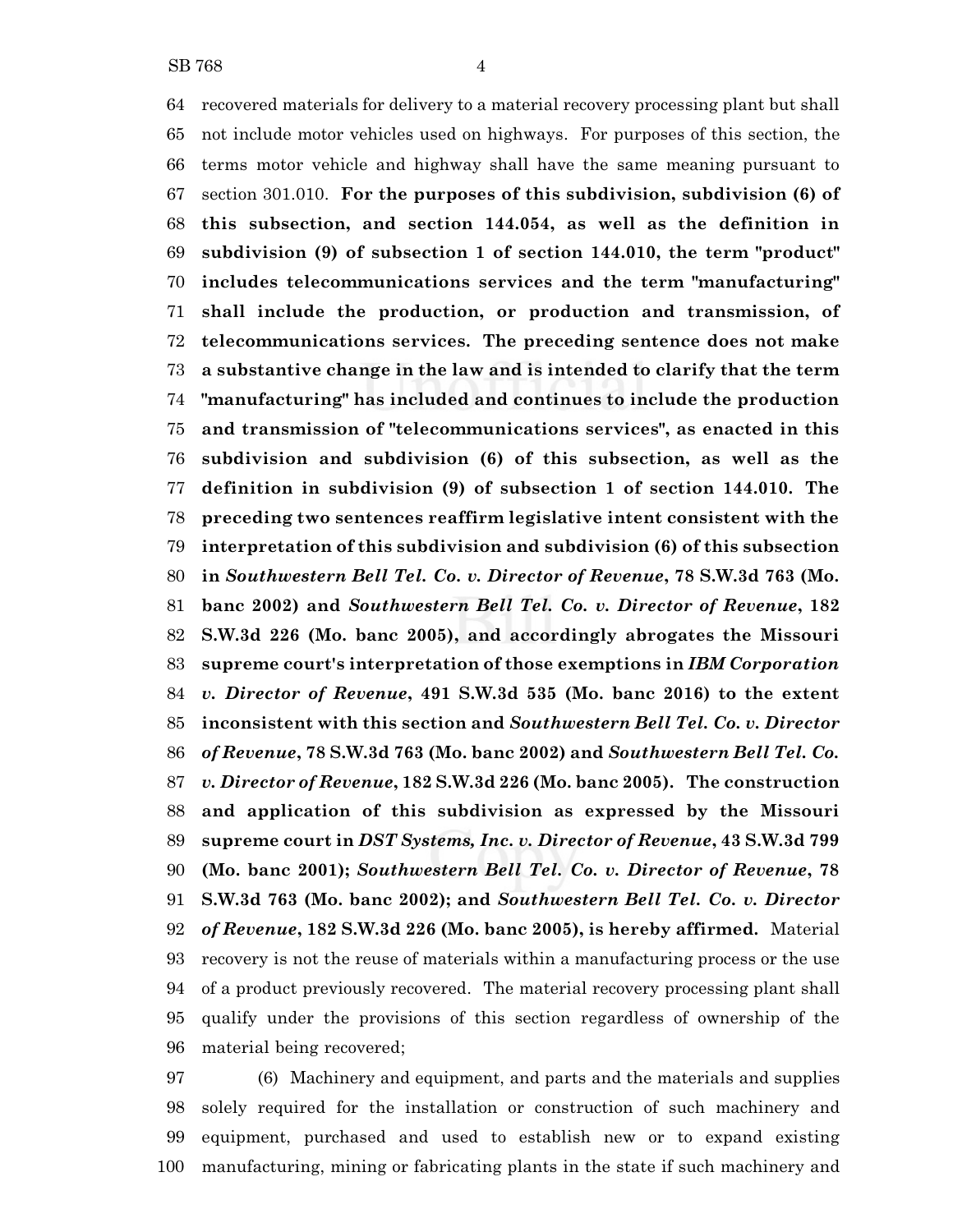equipment is used directly in manufacturing, mining or fabricating a product which is intended to be sold ultimately for final use or consumption**. The construction and application of this subdivision as expressed by the Missouri supreme court in** *DST Systems, Inc. v. Director of Revenue***, 43 S.W.3d 799 (Mo. banc 2001);** *Southwestern Bell Tel. Co. v. Director of Revenue***, 78 S.W.3d 763 (Mo. banc 2002); and** *Southwestern Bell Tel. Co. v. Director of Revenue***, 182 S.W.3d 226 (Mo. banc 2005), is hereby affirmed**;

 (7) Tangible personal property which is used exclusively in the manufacturing, processing, modification or assembling of products sold to the United States government or to any agency of the United States government;

 (8) Animals or poultry used for breeding or feeding purposes, or captive wildlife;

 (9) Newsprint, ink, computers, photosensitive paper and film, toner, printing plates and other machinery, equipment, replacement parts and supplies used in producing newspapers published for dissemination of news to the general public;

 (10) The rentals of films, records or any type of sound or picture transcriptions for public commercial display;

 (11) Pumping machinery and equipment used to propel products delivered by pipelines engaged as common carriers;

 (12) Railroad rolling stock for use in transporting persons or property in interstate commerce and motor vehicles licensed for a gross weight of twenty-four thousand pounds or more or trailers used by common carriers, as defined in section 390.020, in the transportation of persons or property;

 (13) Electrical energy used in the actual primary manufacture, processing, compounding, mining or producing of a product, or electrical energy used in the actual secondary processing or fabricating of the product, or a material recovery processing plant as defined in subdivision (5) of this subsection, in facilities owned or leased by the taxpayer, if the total cost of electrical energy so used exceeds ten percent of the total cost of production, either primary or secondary, exclusive of the cost of electrical energy so used or if the raw materials used in such processing contain at least twenty-five percent recovered materials as defined in section 260.200. There shall be a rebuttable presumption that the raw materials used in the primary manufacture of automobiles contain at least twenty-five percent recovered materials. For purposes of this subdivision,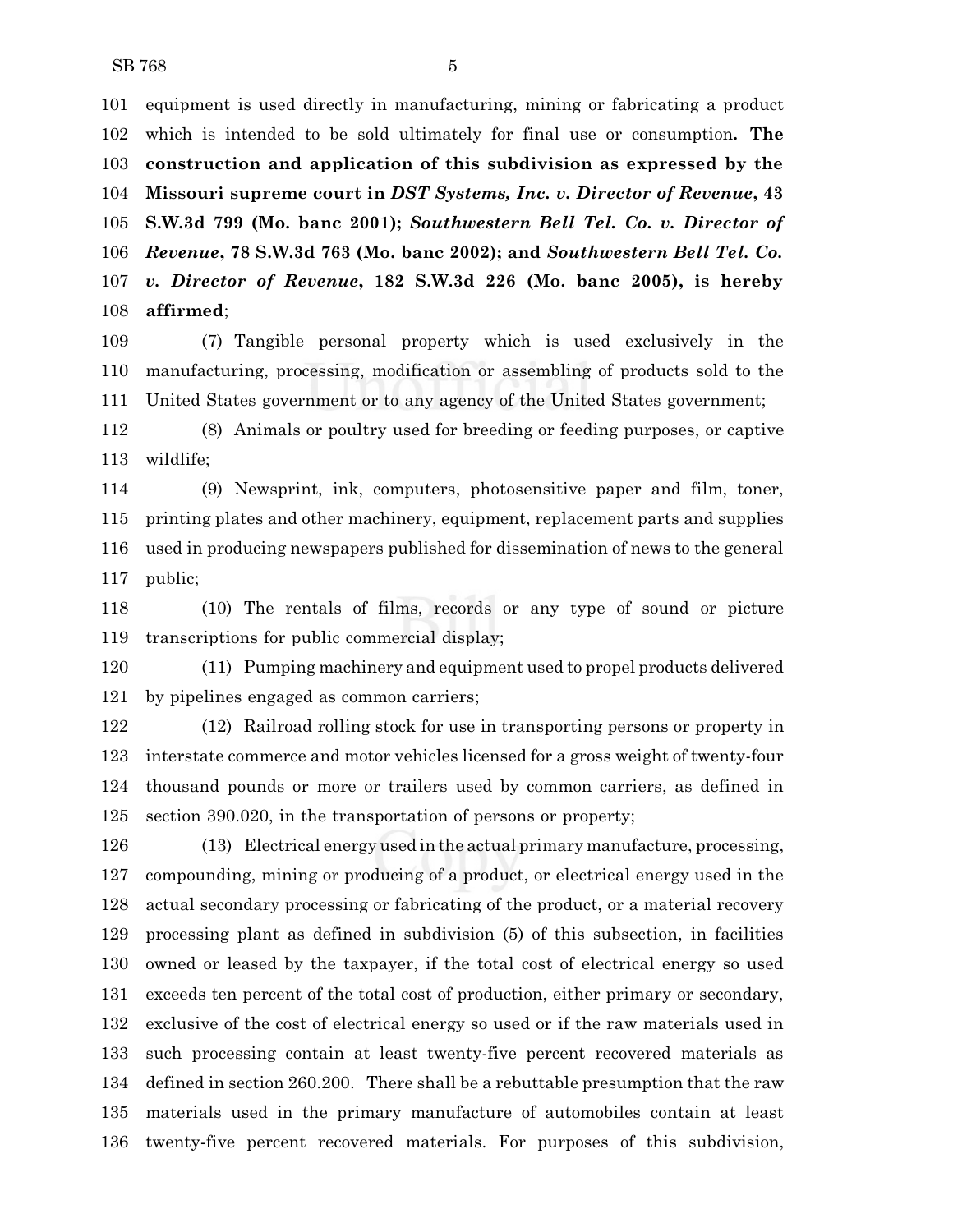"processing" means any mode of treatment, act or series of acts performed upon materials to transform and reduce them to a different state or thing, including treatment necessary to maintain or preserve such processing by the producer at the production facility;

 (14) Anodes which are used or consumed in manufacturing, processing, compounding, mining, producing or fabricating and which have a useful life of less than one year;

 (15) Machinery, equipment, appliances and devices purchased or leased and used solely for the purpose of preventing, abating or monitoring air pollution, and materials and supplies solely required for the installation, construction or reconstruction of such machinery, equipment, appliances and devices;

 (16) Machinery, equipment, appliances and devices purchased or leased and used solely for the purpose of preventing, abating or monitoring water pollution, and materials and supplies solely required for the installation, construction or reconstruction of such machinery, equipment, appliances and devices;

(17) Tangible personal property purchased by a rural water district;

 (18) All amounts paid or charged for admission or participation or other fees paid by or other charges to individuals in or for any place of amusement, entertainment or recreation, games or athletic events, including museums, fairs, zoos and planetariums, owned or operated by a municipality or other political subdivision where all the proceeds derived therefrom benefit the municipality or other political subdivision and do not inure to any private person, firm, or corporation, provided, however, that a municipality or other political subdivision may enter into revenue-sharing agreements with private persons, firms, or corporations providing goods or services, including management services, in or for the place of amusement, entertainment or recreation, games or athletic events, and provided further that nothing in this subdivision shall exempt from tax any amounts retained by any private person, firm, or corporation under such revenue-sharing agreement;

 (19) All sales of insulin, and all sales, rentals, repairs, and parts of durable medical equipment, prosthetic devices, and orthopedic devices as defined on January 1, 1980, by the federal Medicare program pursuant to Title XVIII of the Social Security Act of 1965, including the items specified in Section  $171 \quad 1862(a)(12)$  of that act, and also specifically including hearing aids and hearing aid supplies and all sales of drugs which may be legally dispensed by a licensed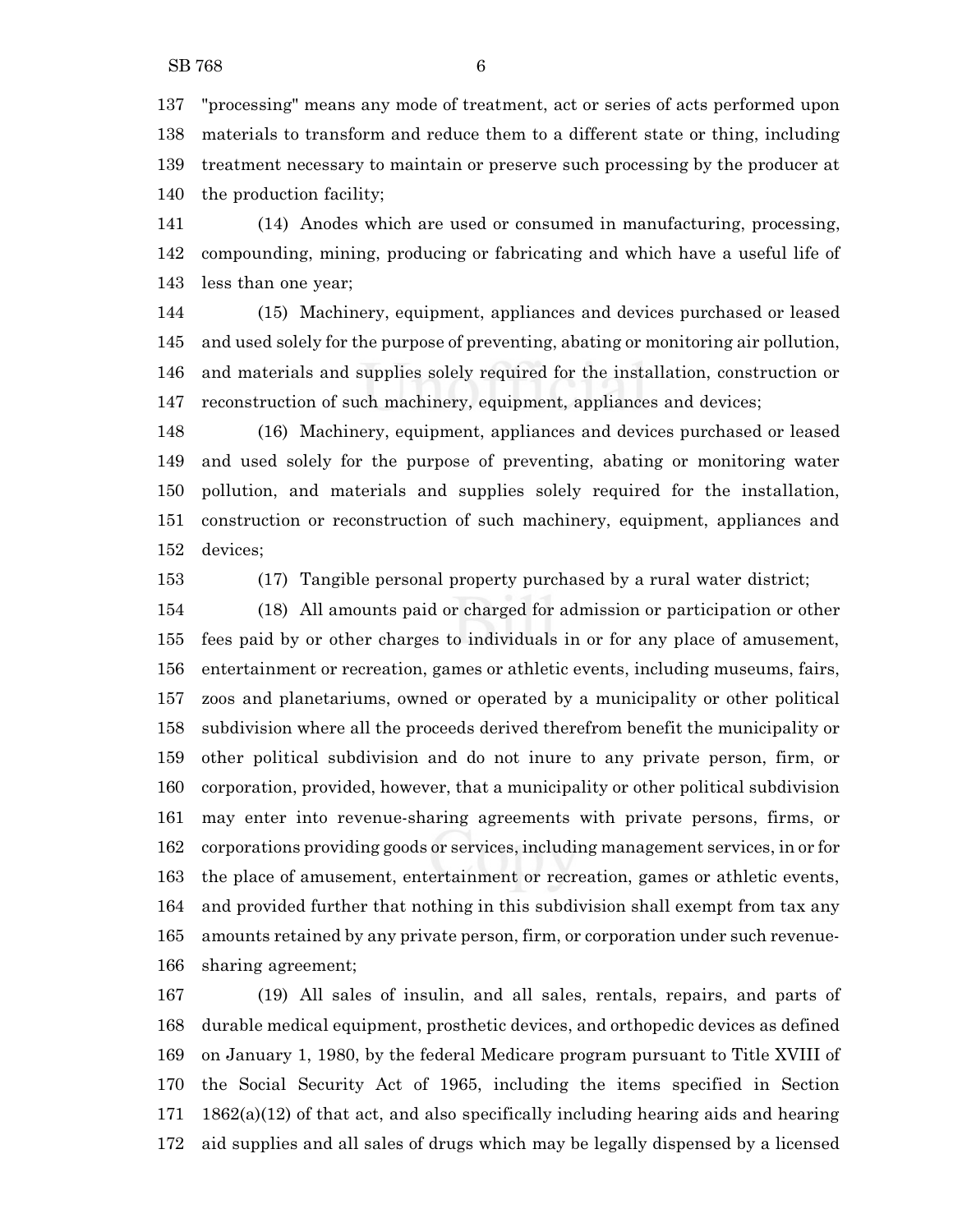pharmacist only upon a lawful prescription of a practitioner licensed to administer those items, including samples and materials used to manufacture samples which may be dispensed by a practitioner authorized to dispense such samples and all sales or rental of medical oxygen, home respiratory equipment and accessories including parts, and hospital beds and accessories and ambulatory aids including parts, and all sales or rental of manual and powered wheelchairs including parts, and stairway lifts, Braille writers, electronic Braille equipment and, if purchased or rented by or on behalf of a person with one or more physical or mental disabilities to enable them to function more independently, all sales or rental of scooters including parts, and reading machines, electronic print enlargers and magnifiers, electronic alternative and augmentative communication devices, and items used solely to modify motor vehicles to permit the use of such motor vehicles by individuals with disabilities or sales of over-the-counter or nonprescription drugs to individuals with disabilities, and drugs required by the Food and Drug Administration to meet the over-the-counter drug product labeling requirements in 21 CFR 201.66, or its successor, as prescribed by a health care practitioner licensed to prescribe;

 (20) All sales made by or to religious and charitable organizations and institutions in their religious, charitable or educational functions and activities and all sales made by or to all elementary and secondary schools operated at public expense in their educational functions and activities;

 (21) All sales of aircraft to common carriers for storage or for use in interstate commerce and all sales made by or to not-for-profit civic, social, service or fraternal organizations, including fraternal organizations which have been 197 declared tax-exempt organizations pursuant to Section  $501(c)(8)$  or (10) of the 1986 Internal Revenue Code, as amended, in their civic or charitable functions and activities and all sales made to eleemosynary and penal institutions and industries of the state, and all sales made to any private not-for-profit institution of higher education not otherwise excluded pursuant to subdivision (20) of this subsection or any institution of higher education supported by public funds, and all sales made to a state relief agency in the exercise of relief functions and activities;

 (22) All ticket sales made by benevolent, scientific and educational associations which are formed to foster, encourage, and promote progress and improvement in the science of agriculture and in the raising and breeding of animals, and by nonprofit summer theater organizations if such organizations are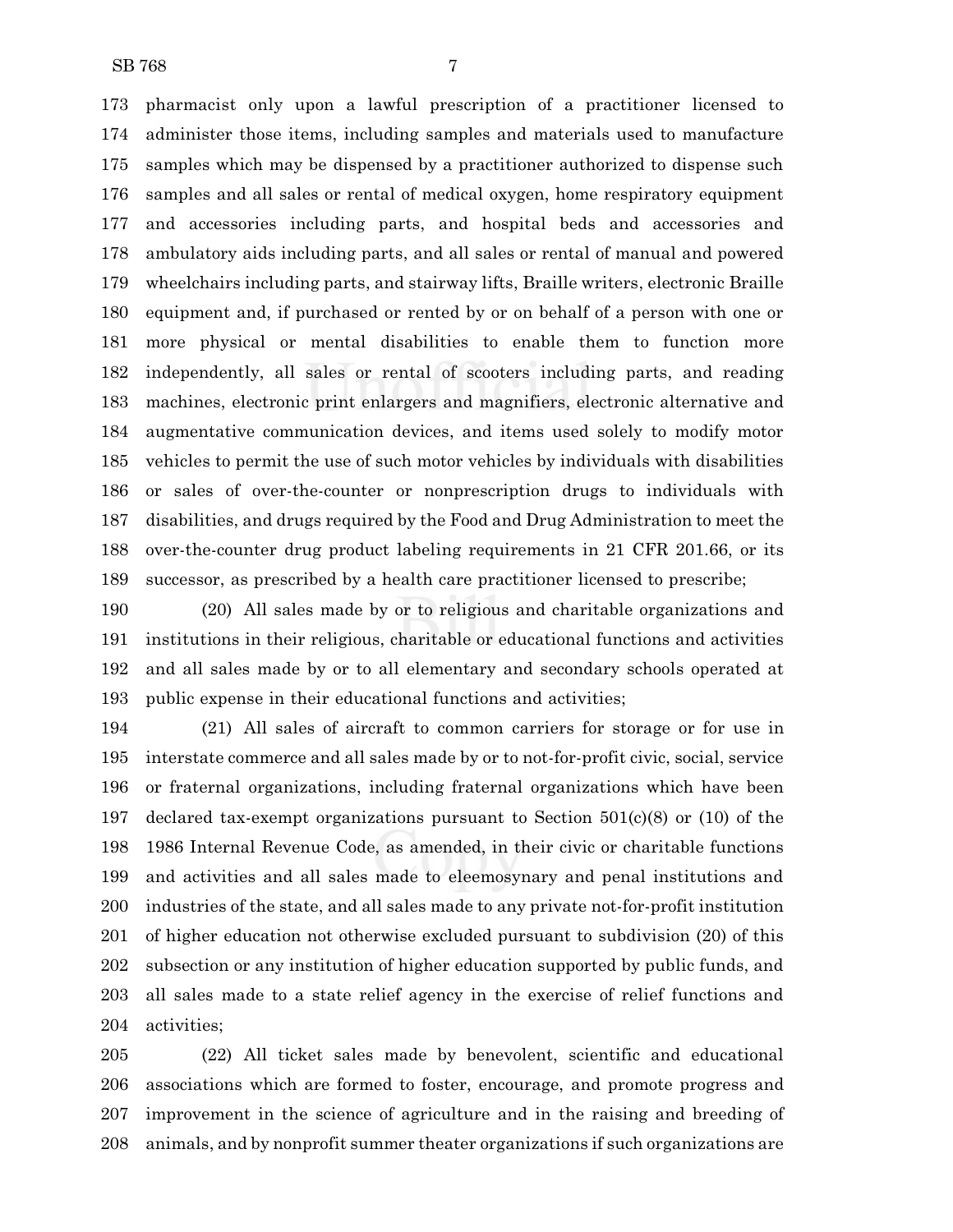exempt from federal tax pursuant to the provisions of the Internal Revenue Code and all admission charges and entry fees to the Missouri state fair or any fair conducted by a county agricultural and mechanical society organized and operated pursuant to sections 262.290 to 262.530;

 (23) All sales made to any private not-for-profit elementary or secondary school, all sales of feed additives, medications or vaccines administered to livestock or poultry in the production of food or fiber, all sales of pesticides used in the production of crops, livestock or poultry for food or fiber, all sales of bedding used in the production of livestock or poultry for food or fiber, all sales of propane or natural gas, electricity or diesel fuel used exclusively for drying agricultural crops, natural gas used in the primary manufacture or processing of fuel ethanol as defined in section 142.028, natural gas, propane, and electricity used by an eligible new generation cooperative or an eligible new generation processing entity as defined in section 348.432, and all sales of farm machinery and equipment, other than airplanes, motor vehicles and trailers, and any freight charges on any exempt item. As used in this subdivision, the term "feed additives" means tangible personal property which, when mixed with feed for livestock or poultry, is to be used in the feeding of livestock or poultry. As used in this subdivision, the term "pesticides" includes adjuvants such as crop oils, surfactants, wetting agents and other assorted pesticide carriers used to improve or enhance the effect of a pesticide and the foam used to mark the application of pesticides and herbicides for the production of crops, livestock or poultry. As used in this subdivision, the term "farm machinery and equipment" means new or used farm tractors and such other new or used farm machinery and equipment and repair or replacement parts thereon and any accessories for and upgrades to such farm machinery and equipment, rotary mowers used exclusively for agricultural purposes, and supplies and lubricants used exclusively, solely, and directly for producing crops, raising and feeding livestock, fish, poultry, pheasants, chukar, quail, or for producing milk for ultimate sale at retail, including field drain tile, and one-half of each purchaser's purchase of diesel fuel therefor which is:

(a) Used exclusively for agricultural purposes;

 (b) Used on land owned or leased for the purpose of producing farm products; and

 (c) Used directly in producing farm products to be sold ultimately in processed form or otherwise at retail or in producing farm products to be fed to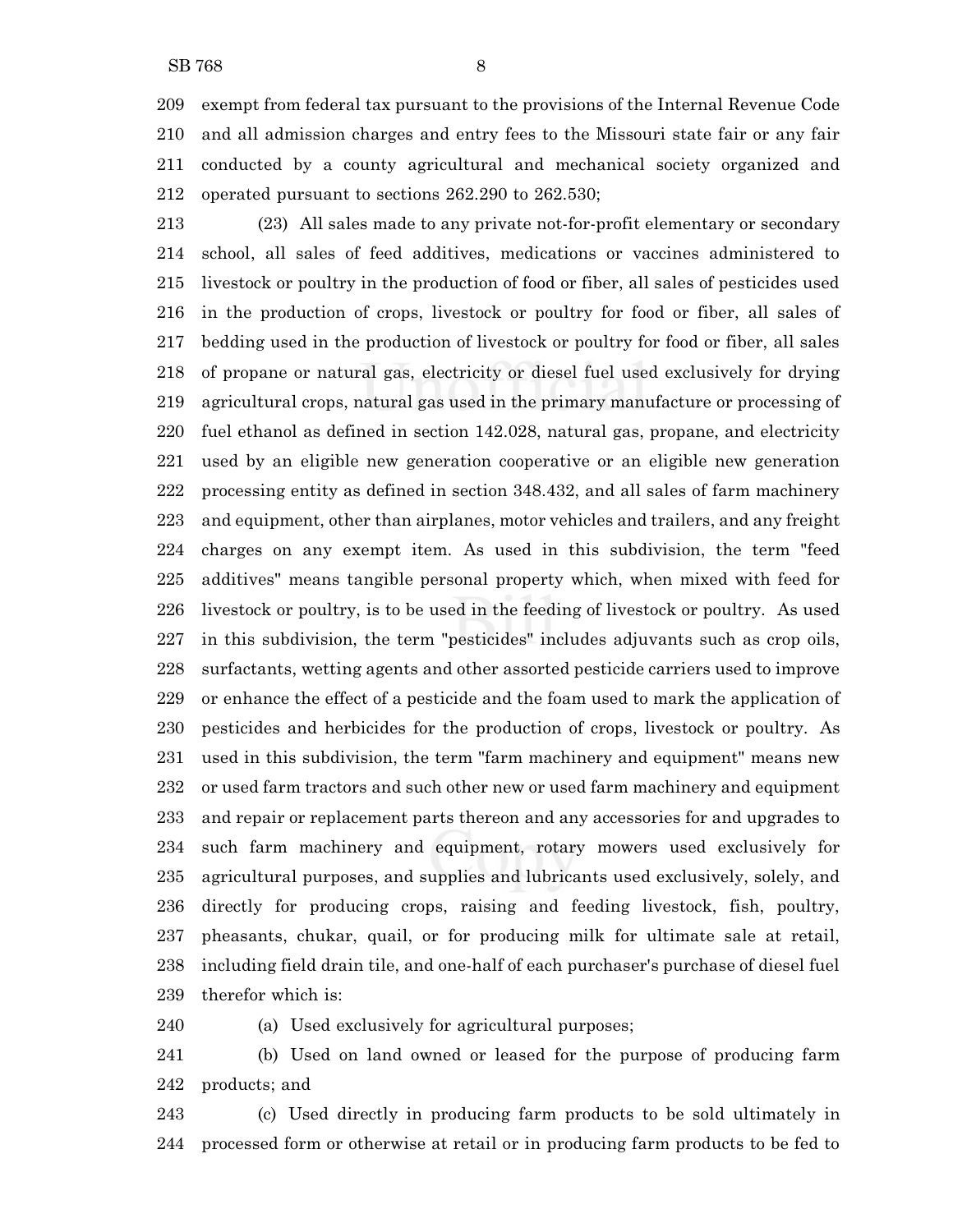livestock or poultry to be sold ultimately in processed form at retail;

 (24) Except as otherwise provided in section 144.032, all sales of metered water service, electricity, electrical current, natural, artificial or propane gas, wood, coal or home heating oil for domestic use and in any city not within a county, all sales of metered or unmetered water service for domestic use:

 (a) "Domestic use" means that portion of metered water service, electricity, electrical current, natural, artificial or propane gas, wood, coal or home heating oil, and in any city not within a county, metered or unmetered water service, which an individual occupant of a residential premises uses for nonbusiness, noncommercial or nonindustrial purposes. Utility service through a single or master meter for residential apartments or condominiums, including service for common areas and facilities and vacant units, shall be deemed to be for domestic use. Each seller shall establish and maintain a system whereby individual purchases are determined as exempt or nonexempt;

 (b) Regulated utility sellers shall determine whether individual purchases are exempt or nonexempt based upon the seller's utility service rate classifications as contained in tariffs on file with and approved by the Missouri public service commission. Sales and purchases made pursuant to the rate classification "residential" and sales to and purchases made by or on behalf of the occupants of residential apartments or condominiums through a single or master meter, including service for common areas and facilities and vacant units, shall be considered as sales made for domestic use and such sales shall be exempt from sales tax. Sellers shall charge sales tax upon the entire amount of purchases classified as nondomestic use. The seller's utility service rate classification and the provision of service thereunder shall be conclusive as to whether or not the utility must charge sales tax;

 (c) Each person making domestic use purchases of services or property and who uses any portion of the services or property so purchased for a nondomestic use shall, by the fifteenth day of the fourth month following the year of purchase, and without assessment, notice or demand, file a return and pay sales tax on that portion of nondomestic purchases. Each person making nondomestic purchases of services or property and who uses any portion of the services or property so purchased for domestic use, and each person making domestic purchases on behalf of occupants of residential apartments or condominiums through a single or master meter, including service for common areas and facilities and vacant units, under a nonresidential utility service rate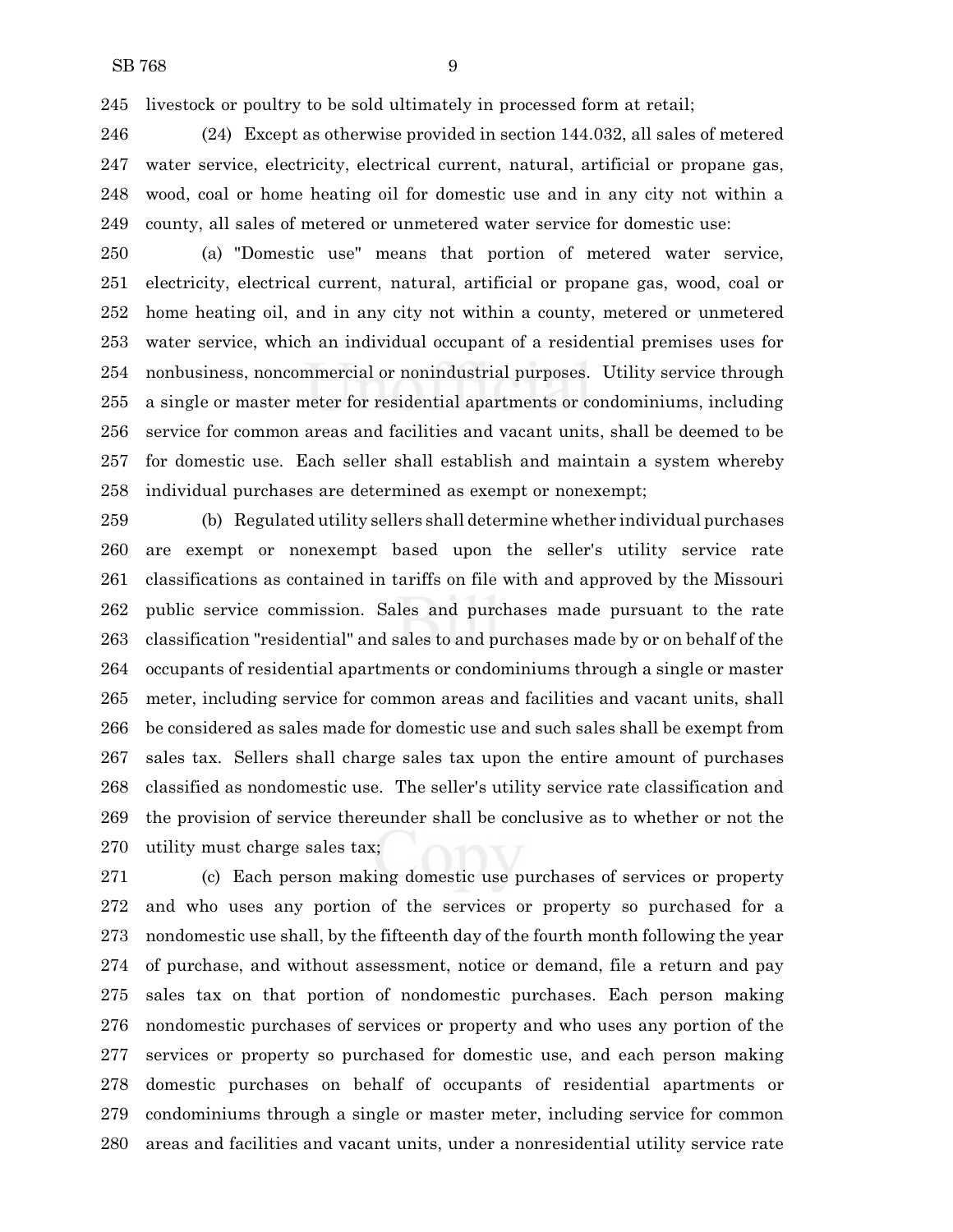classification may, between the first day of the first month and the fifteenth day of the fourth month following the year of purchase, apply for credit or refund to the director of revenue and the director shall give credit or make refund for taxes paid on the domestic use portion of the purchase. The person making such purchases on behalf of occupants of residential apartments or condominiums shall have standing to apply to the director of revenue for such credit or refund;

 (25) All sales of handicraft items made by the seller or the seller's spouse if the seller or the seller's spouse is at least sixty-five years of age, and if the total gross proceeds from such sales do not constitute a majority of the annual gross income of the seller;

 (26) Excise taxes, collected on sales at retail, imposed by Sections 4041, 4061, 4071, 4081, 4091, 4161, 4181, 4251, 4261 and 4271 of Title 26, United States Code. The director of revenue shall promulgate rules pursuant to chapter 536 to eliminate all state and local sales taxes on such excise taxes;

 (27) Sales of fuel consumed or used in the operation of ships, barges, or waterborne vessels which are used primarily in or for the transportation of property or cargo, or the conveyance of persons for hire, on navigable rivers bordering on or located in part in this state, if such fuel is delivered by the seller to the purchaser's barge, ship, or waterborne vessel while it is afloat upon such river;

 (28) All sales made to an interstate compact agency created pursuant to sections 70.370 to 70.441 or sections 238.010 to 238.100 in the exercise of the functions and activities of such agency as provided pursuant to the compact;

 (29) Computers, computer software and computer security systems purchased for use by architectural or engineering firms headquartered in this state. For the purposes of this subdivision, "headquartered in this state" means the office for the administrative management of at least four integrated facilities operated by the taxpayer is located in the state of Missouri;

 (30) All livestock sales when either the seller is engaged in the growing, producing or feeding of such livestock, or the seller is engaged in the business of buying and selling, bartering or leasing of such livestock;

 (31) All sales of barges which are to be used primarily in the transportation of property or cargo on interstate waterways;

 (32) Electrical energy or gas, whether natural, artificial or propane, water, or other utilities which are ultimately consumed in connection with the manufacturing of cellular glass products or in any material recovery processing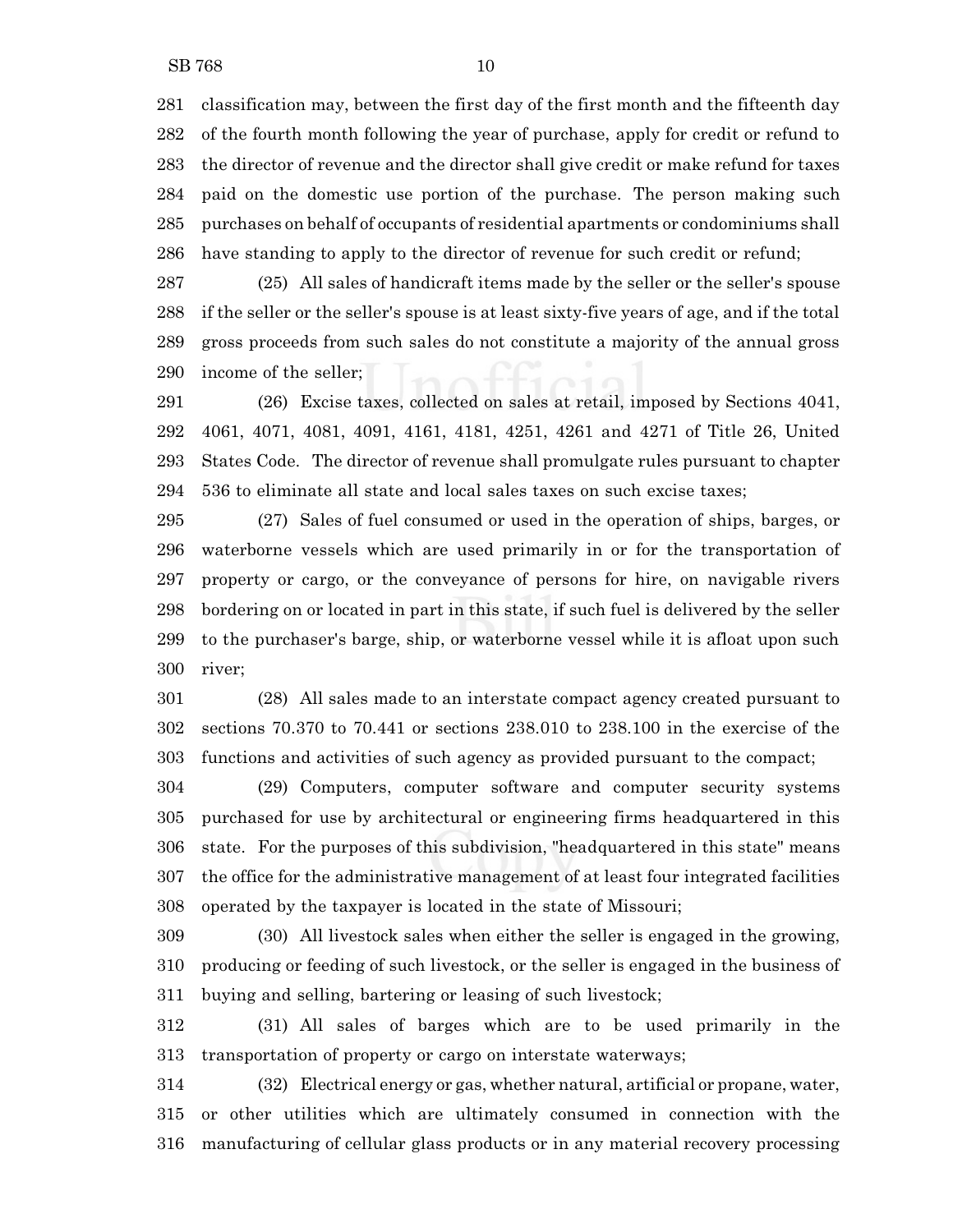plant as defined in subdivision (5) of this subsection;

 (33) Notwithstanding other provisions of law to the contrary, all sales of pesticides or herbicides used in the production of crops, aquaculture, livestock or poultry;

 (34) Tangible personal property and utilities purchased for use or consumption directly or exclusively in the research and development of agricultural/biotechnology and plant genomics products and prescription pharmaceuticals consumed by humans or animals;

(35) All sales of grain bins for storage of grain for resale;

 (36) All sales of feed which are developed for and used in the feeding of pets owned by a commercial breeder when such sales are made to a commercial breeder, as defined in section 273.325, and licensed pursuant to sections 273.325 to 273.357;

 (37) All purchases by a contractor on behalf of an entity located in another state, provided that the entity is authorized to issue a certificate of exemption for purchases to a contractor under the provisions of that state's laws. For purposes of this subdivision, the term "certificate of exemption" shall mean any document evidencing that the entity is exempt from sales and use taxes on purchases pursuant to the laws of the state in which the entity is located. Any contractor making purchases on behalf of such entity shall maintain a copy of the entity's exemption certificate as evidence of the exemption. If the exemption certificate issued by the exempt entity to the contractor is later determined by the director of revenue to be invalid for any reason and the contractor has accepted the certificate in good faith, neither the contractor or the exempt entity shall be liable for the payment of any taxes, interest and penalty due as the result of use of the invalid exemption certificate. Materials shall be exempt from all state and local sales and use taxes when purchased by a contractor for the purpose of fabricating tangible personal property which is used in fulfilling a contract for the purpose of constructing, repairing or remodeling facilities for the following:

 (a) An exempt entity located in this state, if the entity is one of those entities able to issue project exemption certificates in accordance with the provisions of section 144.062; or

 (b) An exempt entity located outside the state if the exempt entity is authorized to issue an exemption certificate to contractors in accordance with the provisions of that state's law and the applicable provisions of this section;

(38) All sales or other transfers of tangible personal property to a lessor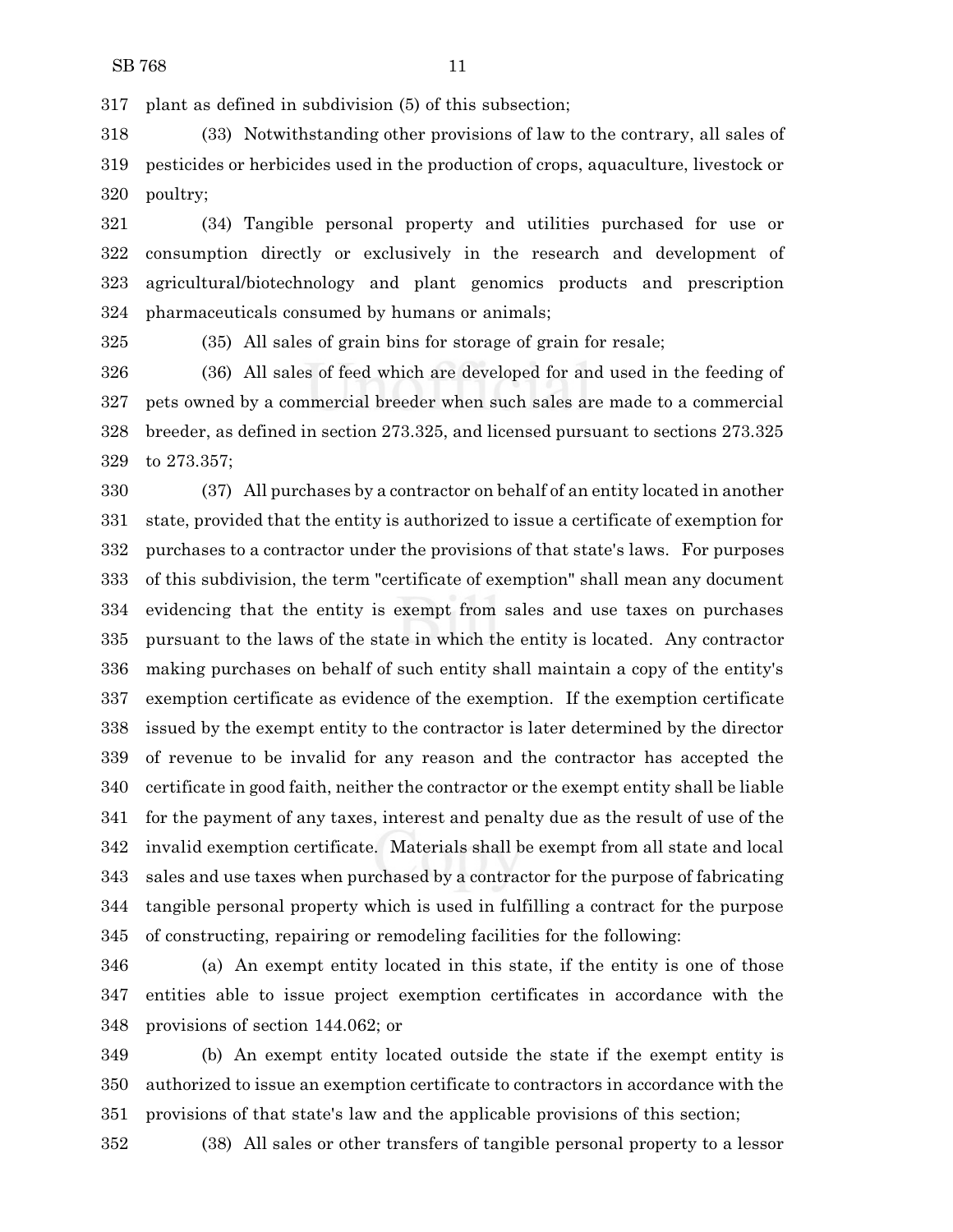who leases the property under a lease of one year or longer executed or in effect at the time of the sale or other transfer to an interstate compact agency created pursuant to sections 70.370 to 70.441 or sections 238.010 to 238.100;

 (39) Sales of tickets to any collegiate athletic championship event that is held in a facility owned or operated by a governmental authority or commission, a quasi-governmental agency, a state university or college or by the state or any political subdivision thereof, including a municipality, and that is played on a neutral site and may reasonably be played at a site located outside the state of Missouri. For purposes of this subdivision, "neutral site" means any site that is not located on the campus of a conference member institution participating in the event;

 (40) All purchases by a sports complex authority created under section 64.920, and all sales of utilities by such authority at the authority's cost that are consumed in connection with the operation of a sports complex leased to a professional sports team;

 (41) All materials, replacement parts, and equipment purchased for use directly upon, and for the modification, replacement, repair, and maintenance of aircraft, aircraft power plants, and aircraft accessories;

 (42) Sales of sporting clays, wobble, skeet, and trap targets to any shooting range or similar places of business for use in the normal course of business and money received by a shooting range or similar places of business from patrons and held by a shooting range or similar place of business for redistribution to patrons at the conclusion of a shooting event;

 (43) All sales of motor fuel, as defined in section 142.800, used in any watercraft, as defined in section 306.010;

 (44) Any new or used aircraft sold or delivered in this state to a person who is not a resident of this state or a corporation that is not incorporated in this state, and such aircraft is not to be based in this state and shall not remain in this state more than ten business days subsequent to the last to occur of:

 (a) The transfer of title to the aircraft to a person who is not a resident of this state or a corporation that is not incorporated in this state; or

 (b) The date of the return to service of the aircraft in accordance with 14 CFR 91.407 for any maintenance, preventivemaintenance, rebuilding, alterations, repairs, or installations that are completed contemporaneously with the transfer of title to the aircraft to a person who is not a resident of this state or a corporation that is not incorporated in this state;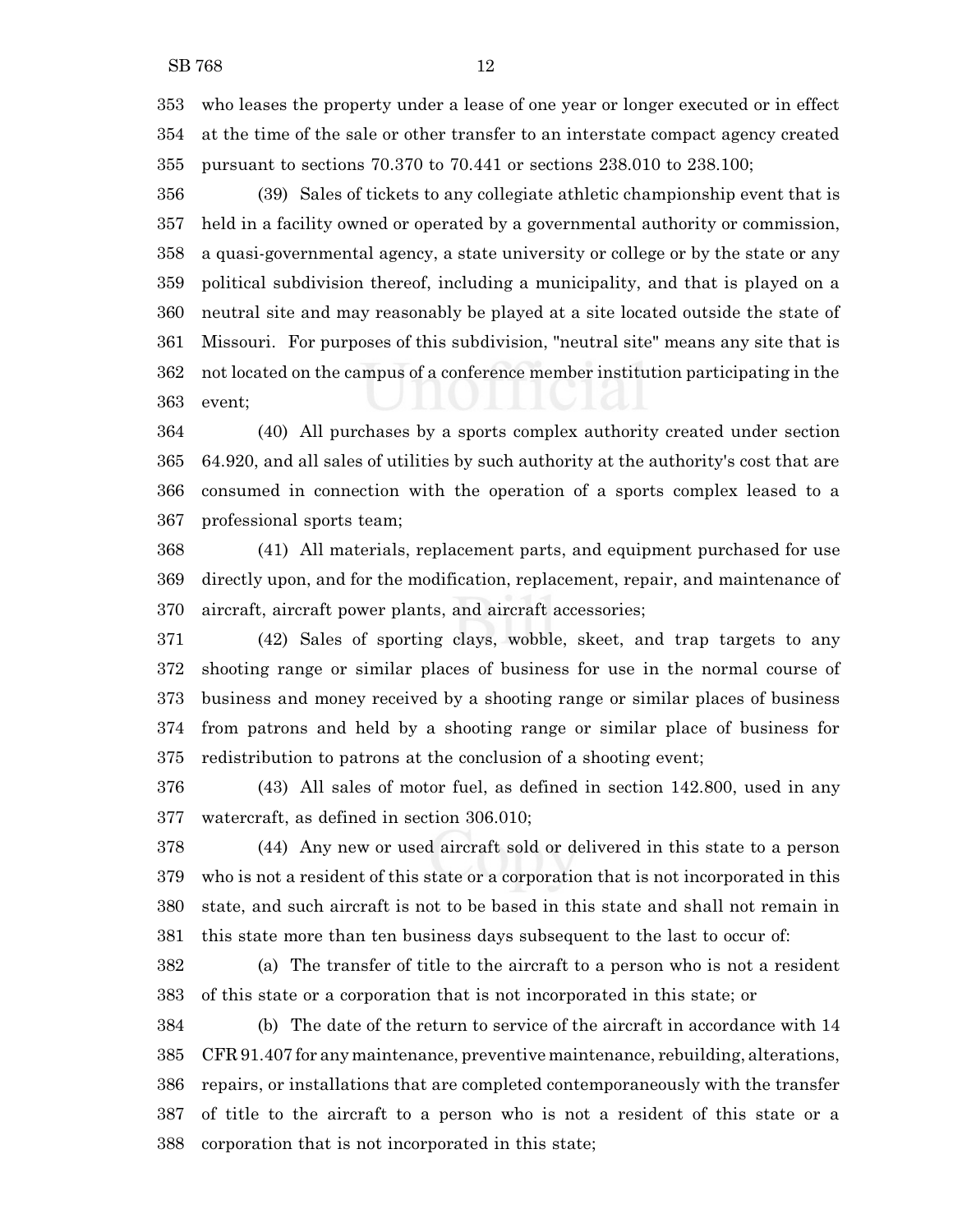(45) All internet access or the use of internet access regardless of whether the tax is imposed on a provider of internet access or a buyer of internet access. For purposes of this subdivision, the following terms shall mean:

 (a) "Direct costs", costs incurred by a governmental authority solely because of an internet service provider's use of the public right-of-way. The term shall not include costs that the governmental authority would have incurred if the internet service provider did not make such use of the public right-of-way. Direct costs shall be determined in a manner consistent with generally accepted accounting principles;

 (b) "Internet", computer and telecommunications facilities, including equipment and operating software, that comprises the interconnected worldwide network that employ the transmission control protocol or internet protocol, or any predecessor or successor protocols to that protocol, to communicate information of all kinds by wire or radio;

 (c) "Internet access", a service that enables users to connect to the internet to access content, information, or other services without regard to whether the service is referred to as telecommunications, communications, transmission, or similar services, and without regard to whether a provider of the service is subject to regulation by the Federal Communications Commission as a common carrier under 47 U.S.C. Section 201, et seq. For purposes of this subdivision, internet access also includes: the purchase, use, or sale of communications services, including telecommunications services as defined in section 144.010, to the extent the communications services are purchased, used, or sold to provide the service described in this subdivision or to otherwise enable users to access content, information, or other services offered over the internet; services that are incidental to the provision of a service described in this subdivision, when furnished to users as part of such service, including a home page, electronic mail, and instant messaging, including voice-capable and video- capable electronic mail and instant messaging, video clips, and personal electronic storage capacity; a home page electronic mail and instant messaging, including voice-capable and video-capable electronic mail and instant messaging, video clips, and personal electronic storage capacity that are provided independently or that are not packed with internet access. As used in this subdivision, internet access does not include voice, audio, and video programming or other products and services, except services described in this paragraph or this subdivision, that use internet protocol or any successor protocol and for which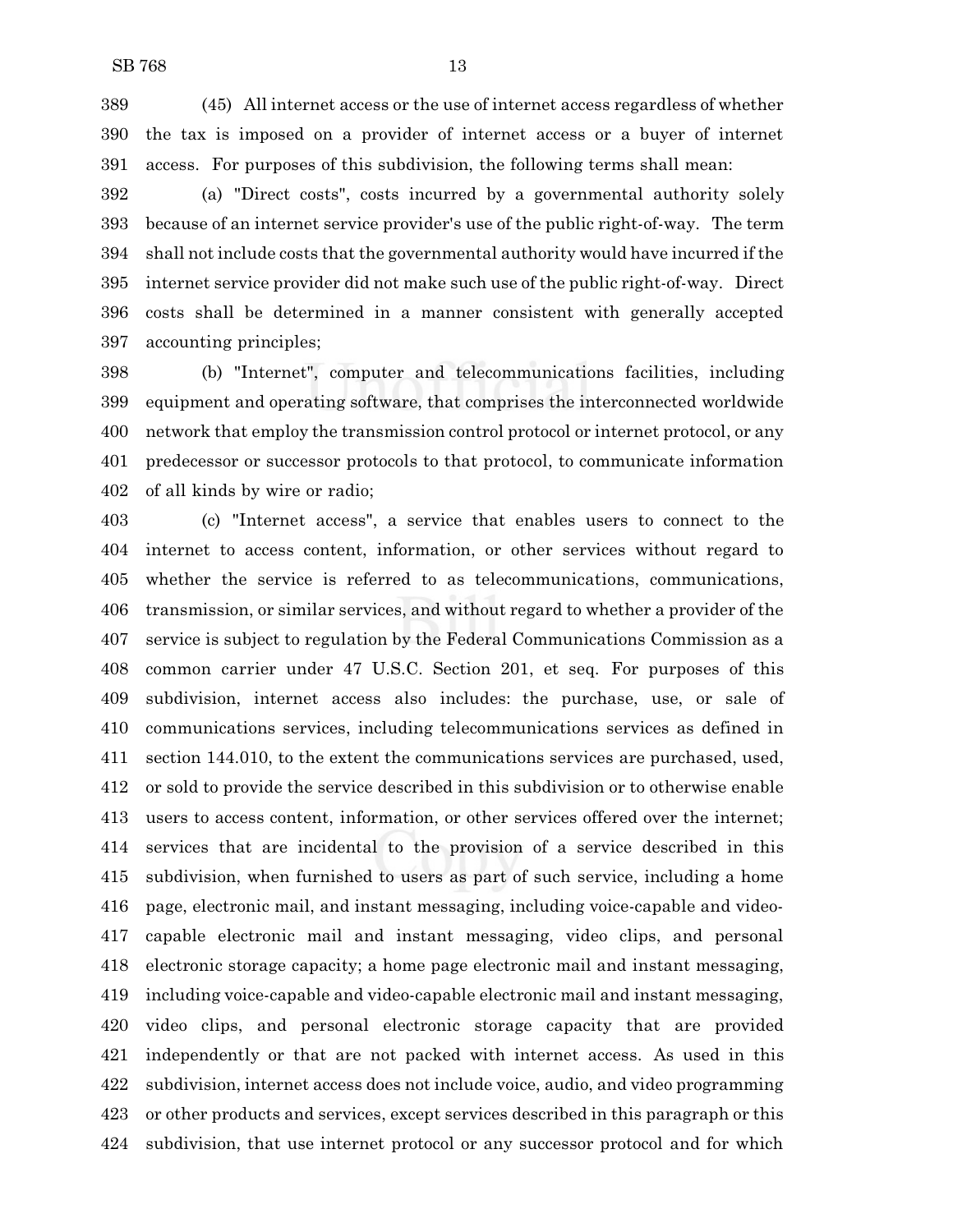(d) "Tax", any charge imposed by the state or a political subdivision of the state for the purpose of generating revenues for governmental purposes and that is not a fee imposed for a specific privilege, service, or benefit conferred, except as described as otherwise under this subdivision, or any obligation imposed on a seller to collect and to remit to the state or a political subdivision of the state any gross retail tax, sales tax, or use tax imposed on a buyer by such a governmental entity. The term tax shall not include any franchise fee or similar fee imposed or authorized under section 67.1830 or 67.2689; Section 622 or 653 of the Communications Act of 1934, 47 U.S.C. Section 542 and 47 U.S.C. Section 573; or any other fee related to obligations of telecommunications carriers under the Communications Act of 1934, 47 U.S.C. Section 151, et seq., except to the extent that:

 a. The fee is not imposed for the purpose of recovering direct costs incurred by the franchising or other governmental authority from providing the specific privilege, service, or benefit conferred to the payer of the fee; or

 b. The fee is imposed for the use of a public right-of-way based on a percentage of the service revenue, and the fee exceeds the incremental direct costs incurred by the governmental authority associated with the provision of that right-of-way to the provider of internet access service.

 Nothing in this subdivision shall be interpreted as an exemption from taxes due on goods or services that were subject to tax on January 1, 2016.

 3. Any ruling, agreement, or contract, whether written or oral, express or implied, between a person and this state's executive branch, or any other state agency or department, stating, agreeing, or ruling that such person is not required to collect sales and use tax in this state despite the presence of a warehouse, distribution center, or fulfillment center in this state that is owned or operated by the person or an affiliated person shall be null and void unless it is specifically approved by a majority vote of each of the houses of the general assembly. For purposes of this subsection, an "affiliated person" means any person that is a member of the same controlled group of corporations as defined in Section 1563(a) of the Internal Revenue Code of 1986, as amended, as the vendor or any other entity that, notwithstanding its form of organization, bears the same ownership relationship to the vendor as a corporation that is a member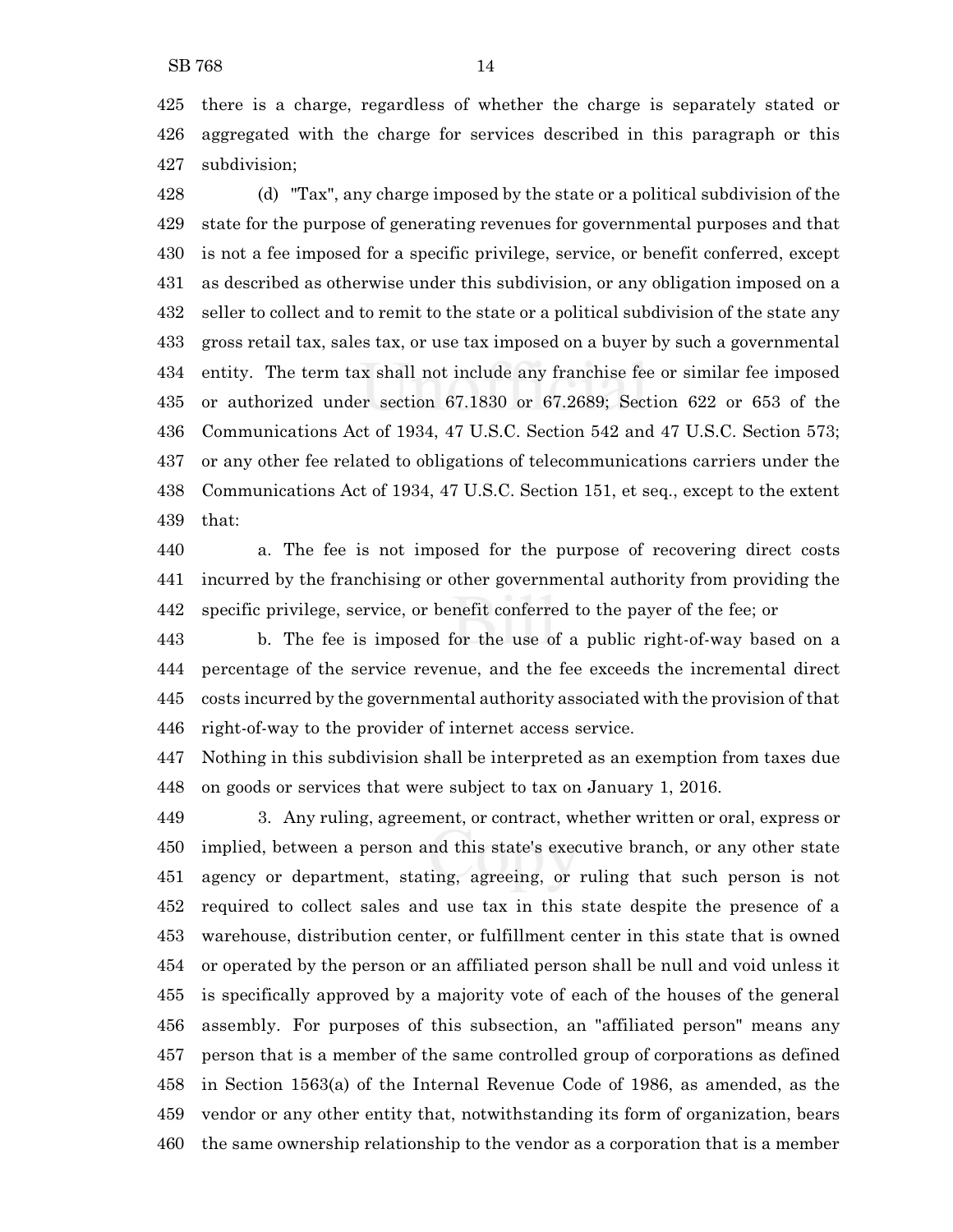of the same controlled group of corporations as defined in Section 1563(a) of the Internal Revenue Code, as amended.

144.054. 1. As used in this section, the following terms mean:

 (1) "Processing", any mode of treatment, act, or series of acts performed upon materials to transform or reduce them to a different state or thing, including treatment necessary to maintain or preserve such processing by the producer at the production facility;

 (2) **"Producing" includes, but is not limited to, the production of, including the production and transmission of, telecommunication services;**

 **(3) "Product" includes, but is not limited to, telecommunications services;**

 **(4)** "Recovered materials", those materials which have been diverted or removed from the solid waste stream for sale, use, reuse, or recycling, whether or not they require subsequent separation and processing.

 2. In addition to all other exemptions granted under this chapter, there is hereby specifically exempted from the provisions of sections 144.010 to 144.525 and 144.600 to 144.761, and from the computation of the tax levied, assessed, or payable under sections 144.010 to 144.525 and 144.600 to 144.761, electrical energy and gas, whether natural, artificial, or propane, water, coal, and energy sources, chemicals, machinery, equipment, and materials used or consumed in the manufacturing, processing, compounding, mining, or producing of any product, or used or consumed in the processing of recovered materials, or used in research and development related to manufacturing, processing, compounding, mining, or producing any product. The exemptions granted in this subsection shall not apply to local sales taxes as defined in section 32.085 and the provisions of this subsection shall be in addition to any state and local sales tax exemption provided in section 144.030. **The construction and application of this subsection as expressed by the Missouri supreme court in** *DST Systems, Inc. v. Director of Revenue***, 43 S.W.3d 799 (Mo. banc 2001);** *Southwestern Bell Tel. Co. v. Director of Revenue***, 78 S.W.3d 763 (Mo. banc 2002); and** *Southwestern Bell Tel. Co. v. Director of Revenue***, 182 S.W.3d 226 (Mo. banc 2005), is hereby affirmed.**

 3. In addition to all other exemptions granted under this chapter, there is hereby specifically exempted from the provisions of sections 144.010 to 144.525 and 144.600 to 144.761, and section 238.235, and the local sales tax law as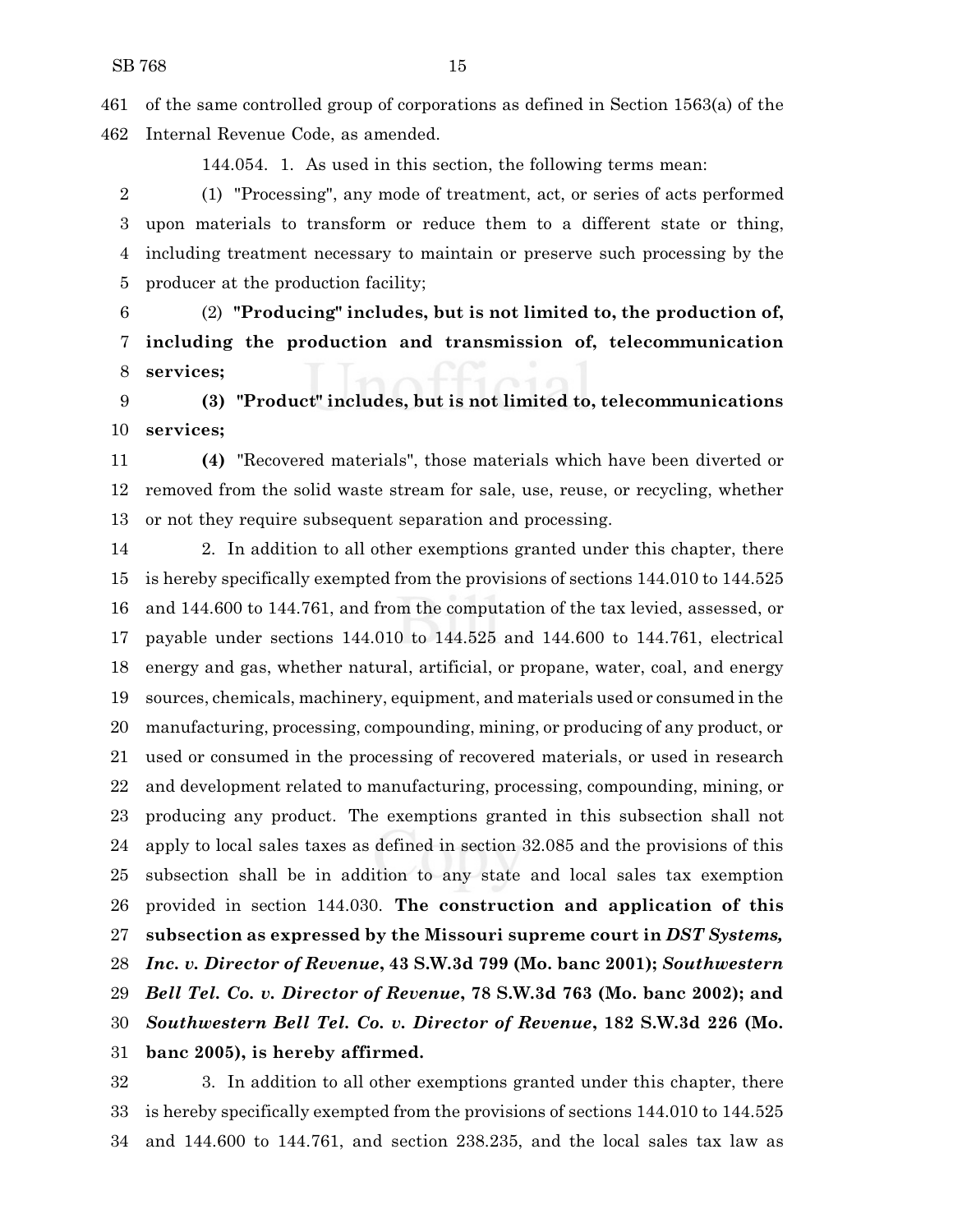defined in section 32.085, and from the computation of the tax levied, assessed, or payable under sections 144.010 to 144.525 and 144.600 to 144.761, and section 238.235, and the local sales tax law as defined in section 32.085, all utilities, machinery, and equipment used or consumed directly in television or radio broadcasting and all sales and purchases of tangible personal property, utilities, services, or any other transaction that would otherwise be subject to the state or local sales or use tax when such sales are made to or purchases are made by a contractor for use in fulfillment of any obligation under a defense contract with the United States government, and all sales and leases of tangible personal property by any county, city, incorporated town, or village, provided such sale or lease is authorized under chapter 100, and such transaction is certified for sales tax exemption by the department of economic development, and tangible personal property used for railroad infrastructure brought into this state for processing,

 fabrication, or other modification for use outside the state in the regular course of business.

 4. In addition to all other exemptions granted under this chapter, there is hereby specifically exempted from the provisions of sections 144.010 to 144.525 and 144.600 to 144.761, and section 238.235, and the local sales tax law as defined in section 32.085, and from the computation of the tax levied, assessed, or payable under sections 144.010 to 144.525 and 144.600 to 144.761, and section 238.235, and the local sales tax law as defined in section 32.085, all sales and purchases of tangible personal property, utilities, services, or any other transaction that would otherwise be subject to the state or local sales or use tax when such sales are made to or purchases are made by a private partner for use in completing a project under sections 227.600 to 227.669.

 5. In addition to all other exemptions granted under this chapter, there is hereby specifically exempted from the provisions of sections 144.010 to 144.525 and 144.600 to 144.761, and section 238.235, and the local sales tax law as defined in section 32.085, and from the computation of the tax levied, assessed, or payable under sections 144.010 to 144.525 and 144.600 to 144.761, and section 238.235, and the local sales tax law as defined in section 32.085, all materials, manufactured goods, machinery and parts, electrical energy and gas, whether natural, artificial or propane, water, coal and other energy sources, chemicals, soaps, detergents, cleaning and sanitizing agents, and other ingredients and materials inserted by commercial or industrial laundries to treat, clean, and sanitize textiles in facilities which process at least five hundred pounds of textiles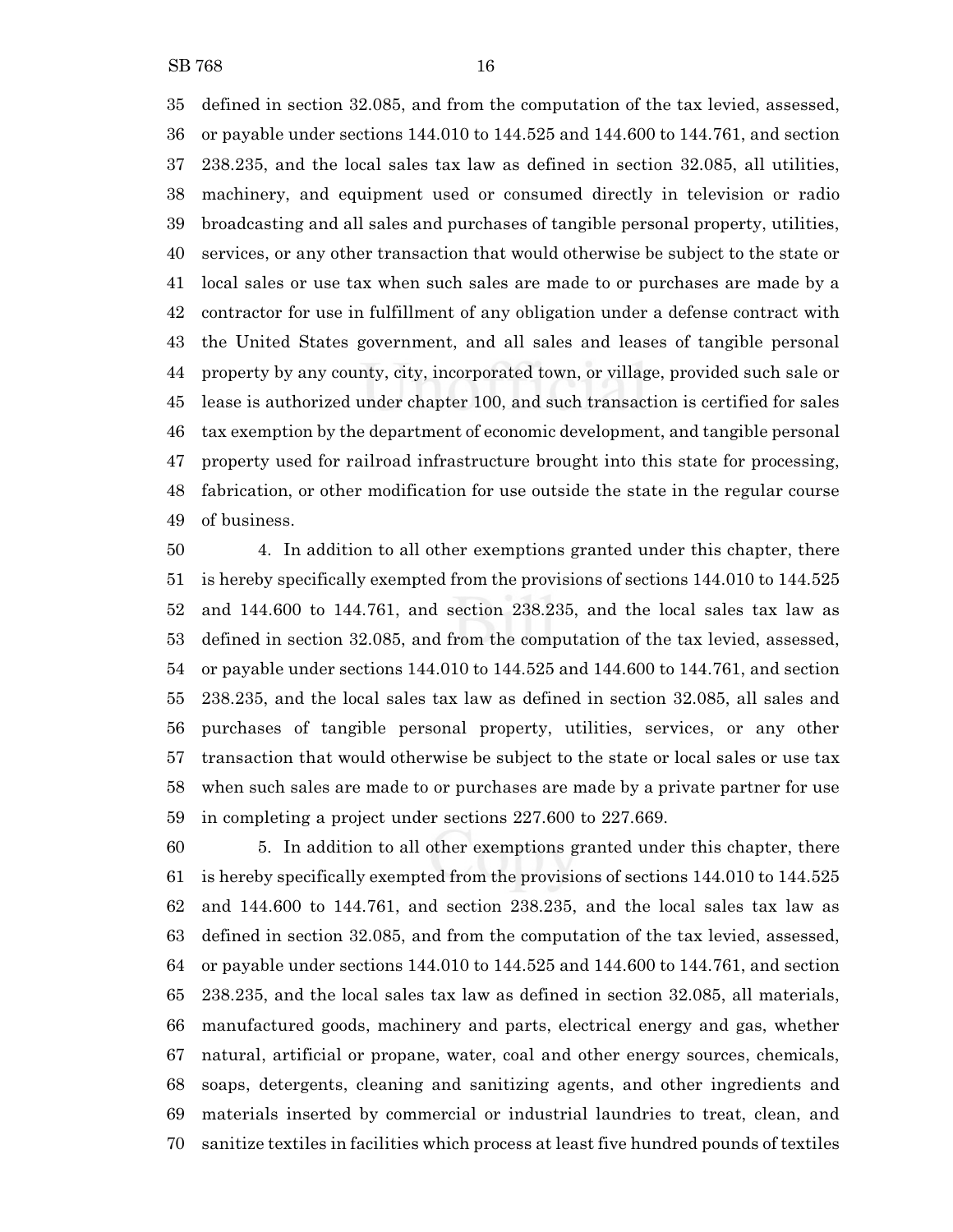per hour and at least sixty thousand pounds per week.

153.030. 1. All bridges over streams dividing this state from any other state owned, used, leased or otherwise controlled by any person, corporation, railroad company or joint stock company, and all bridges across or over navigable streams within this state, where the charge is made for crossing the same, which are now constructed, which are in the course of construction, or which shall hereafter be constructed, and all property, real and tangible personal, owned, used, leased or otherwise controlled by telegraph, telephone, electric power and light companies, electric transmission lines, pipeline companies and express companies shall be subject to taxation for state, county, municipal and other local purposes to the same extent as the property of private persons.

 2. And taxes levied thereon shall be levied and collected in the manner as is now or may hereafter be provided by law for the taxation of railroad property in this state, and county commissions, county boards of equalization and the state tax commission are hereby required to perform the same duties and are given the same powers, including punitive powers, in assessing, equalizing and adjusting the taxes on the property set forth in this section as the county commissions and boards of equalization and state tax commission have or may hereafter be empowered with, in assessing, equalizing, and adjusting the taxes on railroad property; and an authorized officer of any such bridge, telegraph, telephone, electric power and light companies, electric transmission lines, pipeline companies, or express company or the owner of any such toll bridge, is hereby required to render reports of the property of such bridge, telegraph, telephone, electric power and light companies, electric transmission lines, pipeline companies, or express companies in like manner as the authorized officer of the railroad company is now or may hereafter be required to render for the taxation of railroad property.

 3. On or before the fifteenth day of April in the year 1946 and each year thereafter an authorized officer of each such company shall furnish the state tax commission and county clerks a report, duly subscribed and sworn to by such authorized officer, which is like in nature and purpose to the reports required of railroads under chapter 151 showing the full amount of all real and tangible personal property owned, used, leased or otherwise controlled by each such company on January first of the year in which the report is due.

 4. If any telephone company assessed pursuant to chapter 153 has a microwave relay station or stations in a county in which it has no wire mileage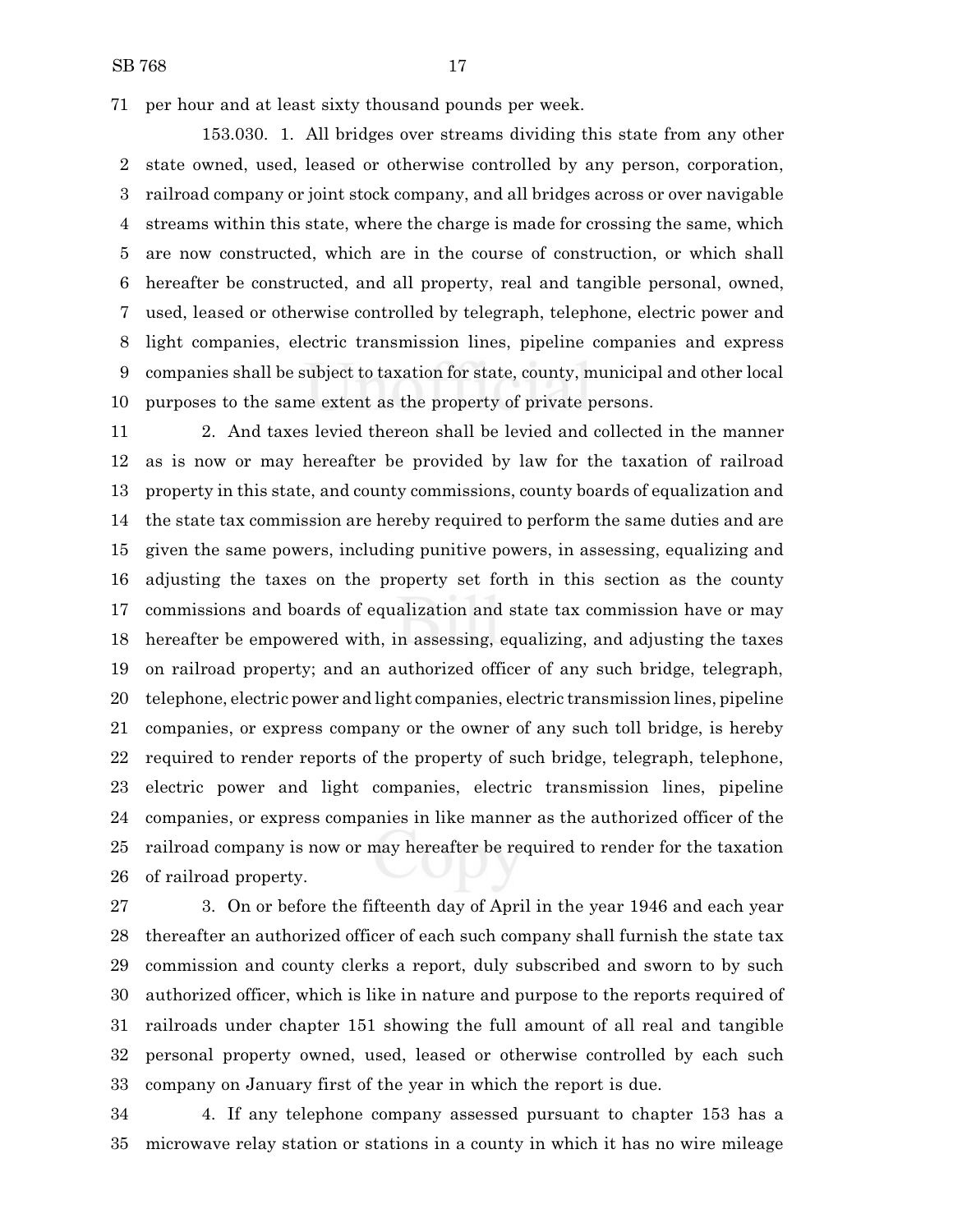but has wire mileage in another county, then, for purposes of apportioning the assessed value of the distributable property of such companies, the straight line distance between such microwave relay stations shall constitute miles of wire. In the event that any public utility company assessed pursuant to this chapter has no distributable property which physically traverses the counties in which it operates, then the assessed value of the distributable property of such company shall be apportioned to the physical location of the distributable property.

 **5. (1) Notwithstanding any provision of law to the contrary, beginning January 1, 2019, a telephone company shall make a one-time election within the tax year to be assessed:**

 **(a) Using the methodology for property tax purposes as provided under this section; or**

 **(b) Using the methodology for property tax purposes as provided under this section for property consisting of land and buildings and be assessed for all other property exclusively using the methodology utilized under section 137.122.**

 **If a telephone company begins operations, including a merger of multiple telephone companies, after the effective date of this section, it shall make its one-time election to be assessed using the methodology for property tax purposes as described under paragraph (b) of subdivision (1) of this subsection within the year in which the telephone company begins its operations. A telephone company that fails to make a timely election shall be deemed to have elected to be assessed using the methodology for property tax purposes as provided under subsections 1 to 4 of this section.**

 **(2) The provisions of this subsection shall not be construed to change the original assessment jurisdiction of the state tax commission. (3) Nothing in subdivision (1) of this subsection shall be construed as applying to any other utility.**

 **(4) (a) The provisions of this subdivision shall ensure that school districts may avoid any fiscal impact as a result of a telephone company being assessed under the provisions of paragraph (b) of subdivision (1) of this subsection. If a school district's current operating levy is below the greater of its most recent voter-approved tax rate or the most recent voter-approved tax rate as adjusted under subdivision (2) of subsection 5 of section 137.073, it shall comply with section 137.073.**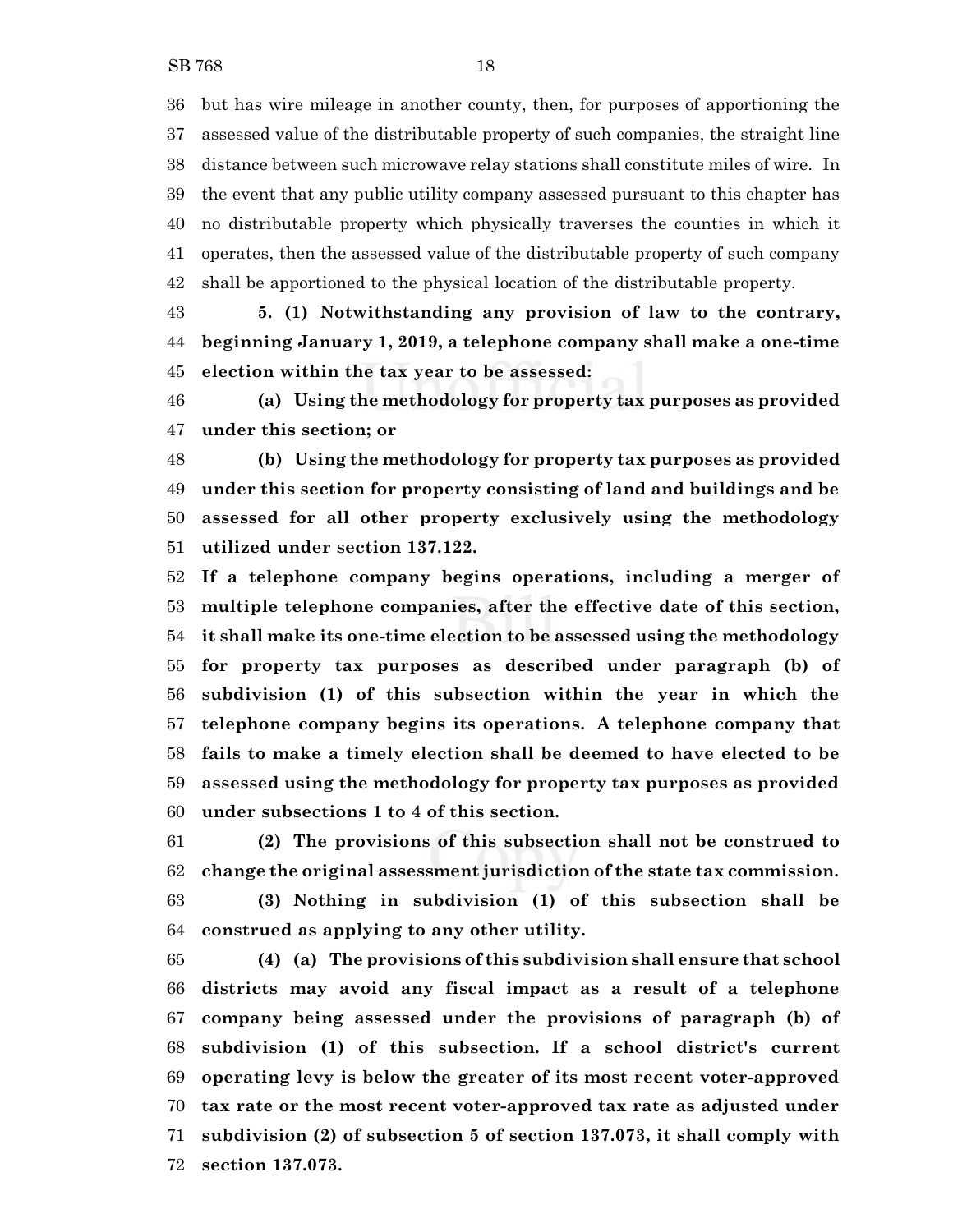**(b) Beginning January 1, 2019, any school district currently operating at a tax rate equal to the greater of the most recent voter-approved tax rate or the most recent voter-approved tax rate as adjusted under subdivision (2) of subsection 5 of section 137.073 that receives less tax revenue from a specific telephone company under this subsection, on or before January thirty-first of the year following the tax year in which the school district received less revenue from a specific telephone company, may by resolution of the school board impose a fee, as determined under this subsection, in order to obtain such revenue. The resolution shall include all facts that support the imposition of the fee. If the school district receives voter approval to raise its tax rate, the district shall no longer impose the fee authorized in this paragraph.**

 **(c) Any fee imposed under paragraph (b) of this subdivision shall be determined by taking the difference between the tax revenue the telephone company paid in the tax year in question and the tax revenue the telephone company would have paid in such year had it not made an election under subdivision (1) of this subsection, which shall be calculated by taking the telephone company valuations in the tax year in question, as determined by the state tax commission under paragraph (d) of this subdivision, and applying such valuations to the apportionment process in subsection 2 of section 151.150. The school district shall issue a billing, as provided in this subdivision, to any such telephone company. A telephone company shall have forty-five days after receipt of a billing to remit its payment of its portion of the fees to the school district. Notwithstanding any other provision of law, the issuance or receipt of such fee shall not be used:**

 **a. In determining the amount of state aid that a school district receives under section 163.031;**

 **b. In determining the amount that may be collected under a property tax levy by such district; or**

**c. For any other purpose.**

 **For the purposes of accounting, a telephone company that issues a payment to a school district under this subsection shall treat such payment as a tax.**

 **(d) When establishing the valuation of a telephone company assessed under paragraph (b) of subdivision (1) of this subsection, the**